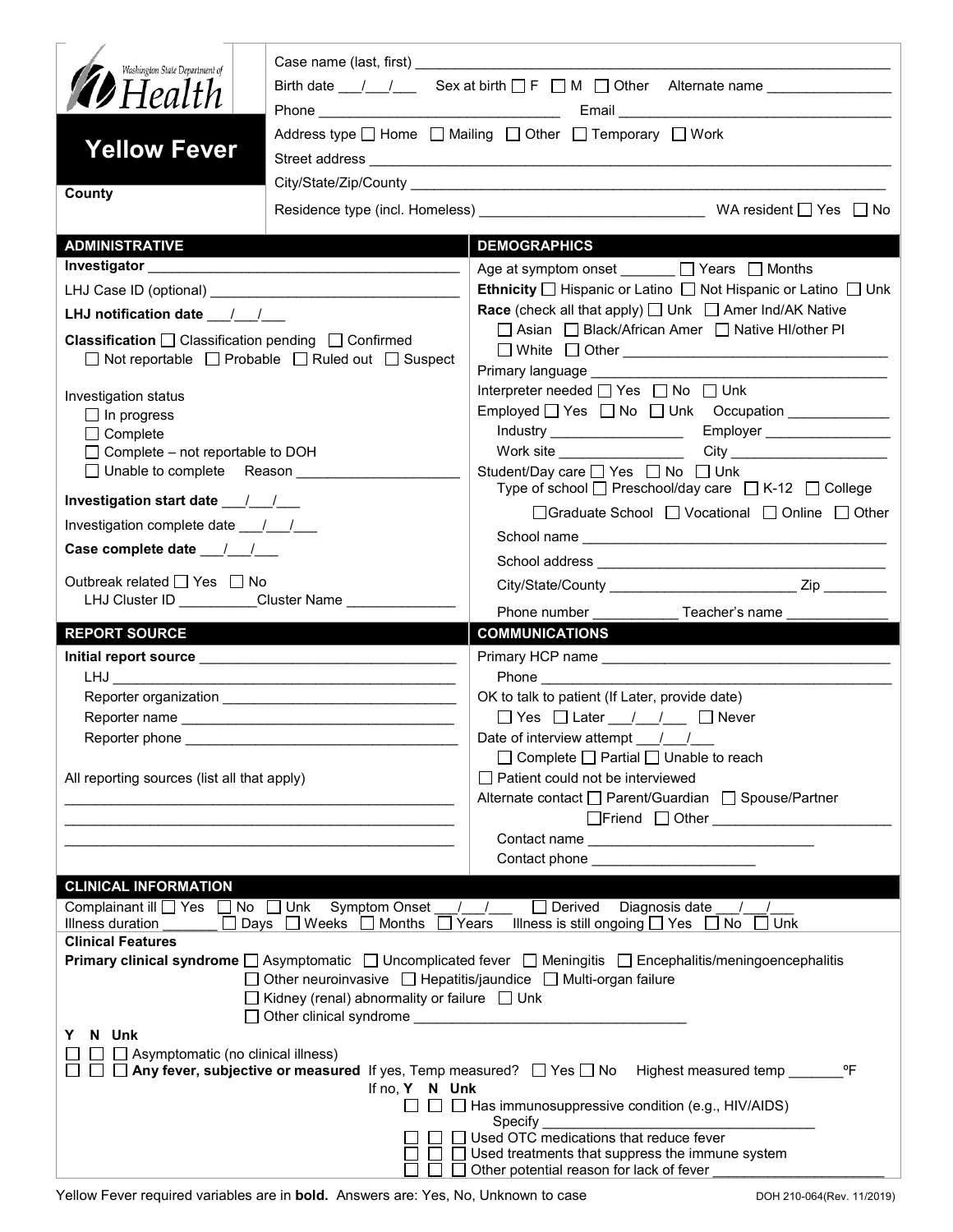|           |                                                                                                  | N Unk                                                                                                                                                                                                                                                                                                             |  |  |  |
|-----------|--------------------------------------------------------------------------------------------------|-------------------------------------------------------------------------------------------------------------------------------------------------------------------------------------------------------------------------------------------------------------------------------------------------------------------|--|--|--|
|           |                                                                                                  | $\Box$ Chills or rigors                                                                                                                                                                                                                                                                                           |  |  |  |
|           |                                                                                                  | Hemorrhagic diathesis (gastrointestinal bleeding)                                                                                                                                                                                                                                                                 |  |  |  |
|           |                                                                                                  | Hemorrhagic signs                                                                                                                                                                                                                                                                                                 |  |  |  |
|           |                                                                                                  | Blood in vomitus, stool, urine                                                                                                                                                                                                                                                                                    |  |  |  |
|           |                                                                                                  | Epistaxis (nose bleed)                                                                                                                                                                                                                                                                                            |  |  |  |
|           |                                                                                                  | Gum bleeding<br>Petechiae                                                                                                                                                                                                                                                                                         |  |  |  |
|           |                                                                                                  | Positive tourniquet test                                                                                                                                                                                                                                                                                          |  |  |  |
|           |                                                                                                  | Positive urinalysis                                                                                                                                                                                                                                                                                               |  |  |  |
|           |                                                                                                  | Purpura/ecchymosis                                                                                                                                                                                                                                                                                                |  |  |  |
|           |                                                                                                  | Vaginal Bleeding                                                                                                                                                                                                                                                                                                  |  |  |  |
|           |                                                                                                  | Other                                                                                                                                                                                                                                                                                                             |  |  |  |
|           | Pale stool, dark urine, yellowing of skin or eyes (jaundice)<br>Nausea                           |                                                                                                                                                                                                                                                                                                                   |  |  |  |
|           |                                                                                                  | $\Box$ Vomiting                                                                                                                                                                                                                                                                                                   |  |  |  |
|           |                                                                                                  | Back pain                                                                                                                                                                                                                                                                                                         |  |  |  |
|           |                                                                                                  | Myalgia (muscle aches or pain)                                                                                                                                                                                                                                                                                    |  |  |  |
|           | Severe headache                                                                                  |                                                                                                                                                                                                                                                                                                                   |  |  |  |
|           |                                                                                                  | Seizure new with disease<br>$\Box$ Liver failure                                                                                                                                                                                                                                                                  |  |  |  |
|           |                                                                                                  | ∏ Proteinuria                                                                                                                                                                                                                                                                                                     |  |  |  |
|           |                                                                                                  | $\Box$ Kidney (renal) abnormality or failure                                                                                                                                                                                                                                                                      |  |  |  |
|           |                                                                                                  | $\Box$ Viral encephalitis in past (e.g., dengue, SLE, West Nile virus)                                                                                                                                                                                                                                            |  |  |  |
|           |                                                                                                  | Hospitalization                                                                                                                                                                                                                                                                                                   |  |  |  |
|           |                                                                                                  | Y N Unk                                                                                                                                                                                                                                                                                                           |  |  |  |
|           |                                                                                                  | $\Box$ Hospitalized at least overnight for this illness Facility name<br><b>HRN</b><br>Hospital admission date __/__/___ Discharge __/__/__                                                                                                                                                                       |  |  |  |
|           |                                                                                                  | Admitted to ICU Date admitted to ICU / /<br>Date discharged from ICU /                                                                                                                                                                                                                                            |  |  |  |
|           |                                                                                                  | Mechanical ventilation or intubation required                                                                                                                                                                                                                                                                     |  |  |  |
|           |                                                                                                  | Still hospitalized As of //                                                                                                                                                                                                                                                                                       |  |  |  |
|           |                                                                                                  |                                                                                                                                                                                                                                                                                                                   |  |  |  |
|           |                                                                                                  | N Unk                                                                                                                                                                                                                                                                                                             |  |  |  |
|           |                                                                                                  | $\Box$ Died of this illness<br>Death date <u>1. All and Please fill</u> in the death date information on the Person Screen                                                                                                                                                                                        |  |  |  |
|           |                                                                                                  | Autopsy performed                                                                                                                                                                                                                                                                                                 |  |  |  |
|           |                                                                                                  | Death certificate lists disease as a cause of death or a significant contributing condition<br>$\blacksquare$                                                                                                                                                                                                     |  |  |  |
| Pregnancy |                                                                                                  | Pregnancy status at time of symptom onset                                                                                                                                                                                                                                                                         |  |  |  |
|           |                                                                                                  | $\Box$ Pregnant (Estimated) delivery date $\Box$ / Weeks pregnant at any symptom onset                                                                                                                                                                                                                            |  |  |  |
|           |                                                                                                  | OB name, phone, address                                                                                                                                                                                                                                                                                           |  |  |  |
|           |                                                                                                  | Outcome of pregnancy □ Still pregnant □ Fetal death (miscarriage or stillbirth) □ Abortion                                                                                                                                                                                                                        |  |  |  |
|           |                                                                                                  | Design and Dunch Dunch Dunch Dunch Dunch Dunch Dunch Dunch Dunch Dunch Dunch Dunch Dunch Dunch Dunch Dunch Dunch<br>Dunch Dunch Dunch Dunch Dunch Dunch Dunch Dunch Dunch Dunch Dunch Dunch Dunch Dunch Dunch Dunch Dunch Dunch<br>$\Box$ Delivered - full term $\Box$ Delivered - preemie $\Box$ Delivered - Unk |  |  |  |
|           |                                                                                                  | Delivery method <u>U</u> Vaginal □ C-section □ Unk                                                                                                                                                                                                                                                                |  |  |  |
|           |                                                                                                  | $\Box$ Postpartum<br>(Estimated) delivery date 11/                                                                                                                                                                                                                                                                |  |  |  |
|           |                                                                                                  | OB name, phone, address                                                                                                                                                                                                                                                                                           |  |  |  |
|           |                                                                                                  | Outcome of pregnancy □ Fetal death (miscarriage or stillbirth) □ Abortion                                                                                                                                                                                                                                         |  |  |  |
|           |                                                                                                  | ∣ Other<br>Delivered – full term  Delivered – preemie  Delivered – Unk                                                                                                                                                                                                                                            |  |  |  |
|           |                                                                                                  | Delivery method $\Box$ Vaginal $\Box$ C-section $\Box$ Unk                                                                                                                                                                                                                                                        |  |  |  |
|           |                                                                                                  | $\Box$ Neither pregnant nor postpartum $\Box$ Unk                                                                                                                                                                                                                                                                 |  |  |  |
|           |                                                                                                  | <b>Vaccination</b>                                                                                                                                                                                                                                                                                                |  |  |  |
|           |                                                                                                  | Y N Unk                                                                                                                                                                                                                                                                                                           |  |  |  |
|           |                                                                                                  | $\Box$ $\Box$ Japanese encephalitis or yellow fever vaccination                                                                                                                                                                                                                                                   |  |  |  |
|           |                                                                                                  |                                                                                                                                                                                                                                                                                                                   |  |  |  |
|           | Vaccine information available $\Box$ Yes $\Box$ No                                               |                                                                                                                                                                                                                                                                                                                   |  |  |  |
|           | Date of vaccine administration $\frac{1}{\sqrt{2}}$<br>Vaccine administered (Type) _____________ |                                                                                                                                                                                                                                                                                                                   |  |  |  |
|           |                                                                                                  | Administering provider<br>Vaccine lot number                                                                                                                                                                                                                                                                      |  |  |  |
|           |                                                                                                  | <b>Clinical testing</b>                                                                                                                                                                                                                                                                                           |  |  |  |
|           |                                                                                                  | Y N Unk<br>$\Box$ Albuminuria                                                                                                                                                                                                                                                                                     |  |  |  |
|           | $\Box$ Leukopenia                                                                                |                                                                                                                                                                                                                                                                                                                   |  |  |  |
|           |                                                                                                  | $\Box$ Cross-reaction to other flaviviruses                                                                                                                                                                                                                                                                       |  |  |  |
|           | $\Box$                                                                                           | $\Box$ Total bilirubin $\geq$ 3 mg/dl                                                                                                                                                                                                                                                                             |  |  |  |
|           |                                                                                                  |                                                                                                                                                                                                                                                                                                                   |  |  |  |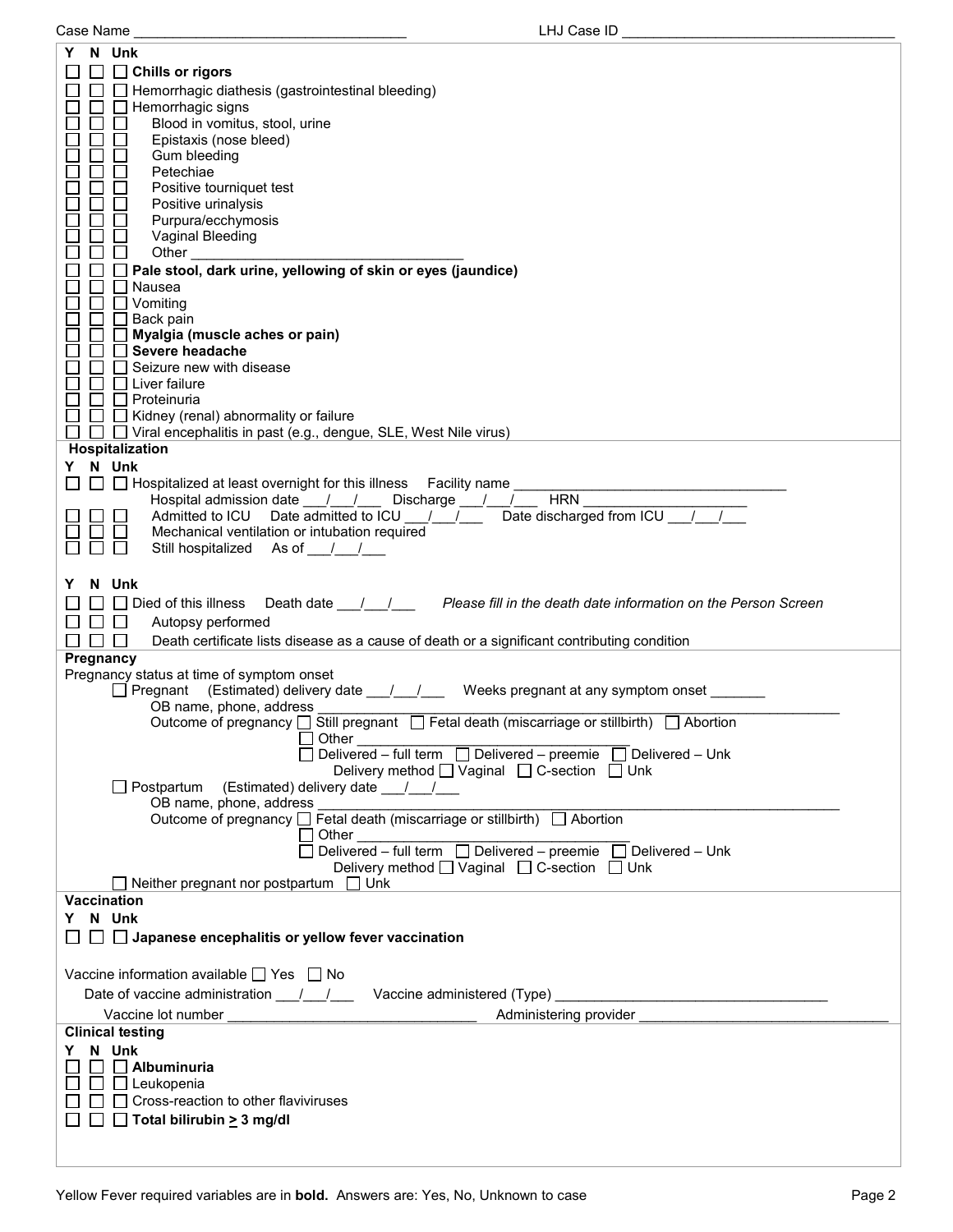Case Name \_\_\_\_\_\_\_\_\_\_\_\_\_\_\_\_\_\_\_\_\_\_\_\_\_\_\_\_\_\_\_\_\_\_\_ LHJ Case ID \_\_\_\_\_\_\_\_\_\_\_\_\_\_\_\_\_\_\_\_\_\_\_\_\_\_\_\_\_\_\_\_\_\_\_

|                                                                                                                         | RISK AND RESPONSE (Ask about exposures 3-9 days before symptom onset)                                                      |                                                                                    |                                |  |  |  |
|-------------------------------------------------------------------------------------------------------------------------|----------------------------------------------------------------------------------------------------------------------------|------------------------------------------------------------------------------------|--------------------------------|--|--|--|
| <b>Travel</b>                                                                                                           |                                                                                                                            |                                                                                    |                                |  |  |  |
| Y N Unk                                                                                                                 |                                                                                                                            |                                                                                    |                                |  |  |  |
|                                                                                                                         | □ □ During the previous two weeks prior to onset of illness, travel to or residence in an area with a risk of yellow fever |                                                                                    |                                |  |  |  |
|                                                                                                                         | Setting 1                                                                                                                  | Setting 2                                                                          | Setting 3                      |  |  |  |
| Travel out of:                                                                                                          | County/City _________________                                                                                              | □ County/City _________________                                                    | County/City __________________ |  |  |  |
|                                                                                                                         |                                                                                                                            |                                                                                    |                                |  |  |  |
|                                                                                                                         |                                                                                                                            |                                                                                    | Country ______________________ |  |  |  |
| Destination name                                                                                                        | Other                                                                                                                      | Other                                                                              | Other                          |  |  |  |
| Start and end dates                                                                                                     | $\sqrt{1 + 1}$ to $\sqrt{1 + 1}$                                                                                           | $\sqrt{1}$ to<br>$\frac{1}{2}$                                                     | $\sqrt{1}$<br>$\sqrt{1}$<br>to |  |  |  |
| <b>Risk and Exposure Information</b>                                                                                    |                                                                                                                            |                                                                                    |                                |  |  |  |
| Y N Unk                                                                                                                 |                                                                                                                            |                                                                                    |                                |  |  |  |
|                                                                                                                         | □ □ Is case a recent foreign arrival (e.g., immigrant, refugee, adoptee, visitor) Country ____________                     |                                                                                    |                                |  |  |  |
|                                                                                                                         | $\Box$ $\Box$ Does the case know anyone else with similar symptoms or illness III contact's onset date $\sqrt{1}$          |                                                                                    |                                |  |  |  |
|                                                                                                                         | Contact setting/relationship to case □ Common Event □ Common meal □ Day care □ Female sexual partner                       |                                                                                    |                                |  |  |  |
|                                                                                                                         |                                                                                                                            | $\Box$ Male sexual partner $\Box$ Friend $\Box$ Household contact $\Box$ Workplace |                                |  |  |  |
|                                                                                                                         |                                                                                                                            | $\Box$ Travel contact $\Box$ Other                                                 |                                |  |  |  |
|                                                                                                                         | □ □ Outdoor or recreational activities (e.g., lawn mowing, gardening, hunting, hiking, camping, sports, yard work)         |                                                                                    |                                |  |  |  |
|                                                                                                                         |                                                                                                                            |                                                                                    |                                |  |  |  |
|                                                                                                                         |                                                                                                                            |                                                                                    |                                |  |  |  |
|                                                                                                                         | Where $\Box$ At home property $\Box$ Elsewhere ________                                                                    |                                                                                    |                                |  |  |  |
|                                                                                                                         | $\Box$ $\Box$ In area with mosquito activity or remember bite Date / /                                                     |                                                                                    |                                |  |  |  |
|                                                                                                                         | Location of exposure $\Box$ Multiple exposures $\Box$ Other country $\Box$ Other state $\Box$ Unk $\Box$ WA county         |                                                                                    |                                |  |  |  |
|                                                                                                                         | Specify location<br>□ Blood transfusion or blood products (e.g., IG, factor concentrates) recipient Date __/__/__          |                                                                                    |                                |  |  |  |
|                                                                                                                         | □ □ Organ or tissue transplant recipient  Date __/__/__                                                                    |                                                                                    |                                |  |  |  |
|                                                                                                                         | $\Box$ (Potential) Occupational exposure                                                                                   |                                                                                    |                                |  |  |  |
| Lab worker                                                                                                              |                                                                                                                            |                                                                                    |                                |  |  |  |
| Veterinarian                                                                                                            |                                                                                                                            |                                                                                    |                                |  |  |  |
|                                                                                                                         | Other Occupation Changes Communication Changes Communication Changes Communication Changes Communication Changes           |                                                                                    |                                |  |  |  |
|                                                                                                                         |                                                                                                                            |                                                                                    |                                |  |  |  |
| <b>Infant Only</b>                                                                                                      |                                                                                                                            |                                                                                    |                                |  |  |  |
|                                                                                                                         | $\Box$ Birth mother had febrile illness                                                                                    |                                                                                    |                                |  |  |  |
| $\Box$ Breast fed                                                                                                       |                                                                                                                            |                                                                                    |                                |  |  |  |
|                                                                                                                         | $\Box$ $\Box$ Confirmed infection in birth mother                                                                          |                                                                                    |                                |  |  |  |
| $\Box$ Neonatal infection                                                                                               |                                                                                                                            |                                                                                    |                                |  |  |  |
| <b>Exposure and Transmission Summary</b>                                                                                |                                                                                                                            |                                                                                    |                                |  |  |  |
| N Unk<br>Y.                                                                                                             |                                                                                                                            |                                                                                    |                                |  |  |  |
|                                                                                                                         | $\Box$ Epi-linked to a confirmed case                                                                                      |                                                                                    |                                |  |  |  |
|                                                                                                                         |                                                                                                                            |                                                                                    |                                |  |  |  |
|                                                                                                                         |                                                                                                                            |                                                                                    |                                |  |  |  |
|                                                                                                                         | Likely geographic region of exposure   In Washington - county ___________                                                  |                                                                                    | Other state ________________   |  |  |  |
|                                                                                                                         |                                                                                                                            |                                                                                    |                                |  |  |  |
| International travel related □ During entire exposure period □ During part of exposure period □ No international travel |                                                                                                                            |                                                                                    |                                |  |  |  |
|                                                                                                                         |                                                                                                                            |                                                                                    |                                |  |  |  |
| <b>Suspected exposure type</b> $\square$ Vectorborne $\square$ Blood products $\square$ Unk $\square$ Other             |                                                                                                                            |                                                                                    |                                |  |  |  |
|                                                                                                                         |                                                                                                                            |                                                                                    |                                |  |  |  |
| Exposure summary                                                                                                        |                                                                                                                            |                                                                                    |                                |  |  |  |
|                                                                                                                         |                                                                                                                            |                                                                                    |                                |  |  |  |
|                                                                                                                         |                                                                                                                            |                                                                                    |                                |  |  |  |
|                                                                                                                         |                                                                                                                            |                                                                                    |                                |  |  |  |
|                                                                                                                         |                                                                                                                            |                                                                                    |                                |  |  |  |
|                                                                                                                         |                                                                                                                            |                                                                                    |                                |  |  |  |
|                                                                                                                         |                                                                                                                            |                                                                                    |                                |  |  |  |
|                                                                                                                         |                                                                                                                            |                                                                                    |                                |  |  |  |
| <b>Public Health Issues</b>                                                                                             |                                                                                                                            |                                                                                    |                                |  |  |  |
| N Unk<br>Y                                                                                                              |                                                                                                                            |                                                                                    |                                |  |  |  |
|                                                                                                                         | Did case donate blood products, organs or tissue (including ova or semen) in the 30 days before symptom onset or           |                                                                                    |                                |  |  |  |
| Agency and location<br>diagnosis                                                                                        |                                                                                                                            |                                                                                    |                                |  |  |  |
| Date                                                                                                                    | a location<br>_Specify type of donation_                                                                                   |                                                                                    |                                |  |  |  |